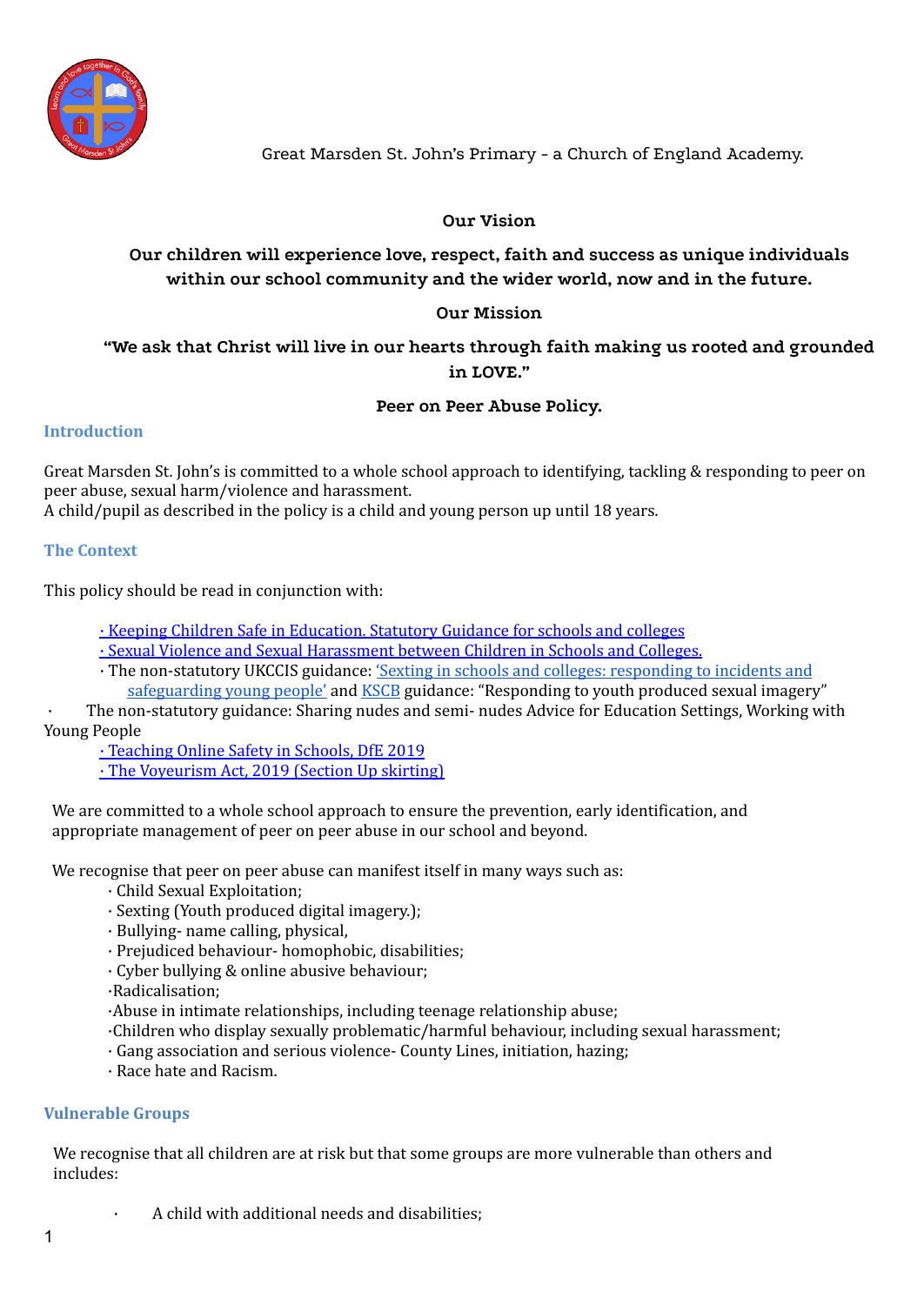

- · A child living with domestic abuse;
- · A child who is at risk of/suffering significant harm;
- · A child who is at risk of/or is been exploited or at risk of exploited (CRE, CSE)
- · A looked after child;
- · A child who goes missing or is missing education;
- · Children who identifies as or are perceived as LGBTQI+ and/or any of the protective characteristics;

Research tell us that girls are more frequently identified as been abused by their peers and more likely to experience unwanted sexual touching, and sexual harassment. However, we are aware as a school that these are behaviours not just confined to girls.

Boys are less likely to report intimate relationship abuse and may display other behaviour such as antisocial/criminal behaviours. Boys are more likely to be exploited /entrapped into gangs and subject to violence as a result of gang culture.

Peer on peer abuse, can happen online and through social media. This school will respond to this form of abuse, cyber bullying and related behaviour.

This school has other policies Anti- Bullying and Internet Safety which relate to identifying, responding to and reporting this type of behaviour by pupils. We will take a robust approach and educate all our staff to help prevent and tackle this.

### **Responding to Racism**

We acknowledge that Britain is a multi-racial and multi-faith country, and everyone has the right to have their culture and religion respected by others. Racist bullying is not just about the colour, it can be about your ethnic background or religion too. We recognize that racism is illegal but also that the majority of our children are below the age of criminal responsibility. Therefore, we will inform parents/carers of the incident and do some age appropriate work with the child about tolernace and discrimination.

We will provide education in school about racism and its impact on children and their families and this will be taught as part of our PSHE curriculum. We will use a whole school approach of tackling and eradicating this type of behaviour.

The Trust CEO will be informed.

## **Sexual Harm, Violence and/or Sexual Harassment**

Sexual harm, violence and sexual harassment can occur between two children of any age or gender; this can either be a group of children sexually assaulting or sexually harassing a single child or group of children. We recognise that this behaviour can take place in a school or any setting where pupils are together.

The impact of this behaviour on children can be very distressing having an impact on academic achievement and their emotional health & wellbeing.

All behaviour takes place on a spectrum. Understanding where a pupil's behaviour falls on a spectrum is essential to being able to respond appropriately to it.

In this policy we recognise the importance of distinguishing between healthy, problematic and sexually harmful behaviour (HSB).

As a school we use the Brook Sexual Behaviour Traffic Light Tool Kit to assist in determining healthy,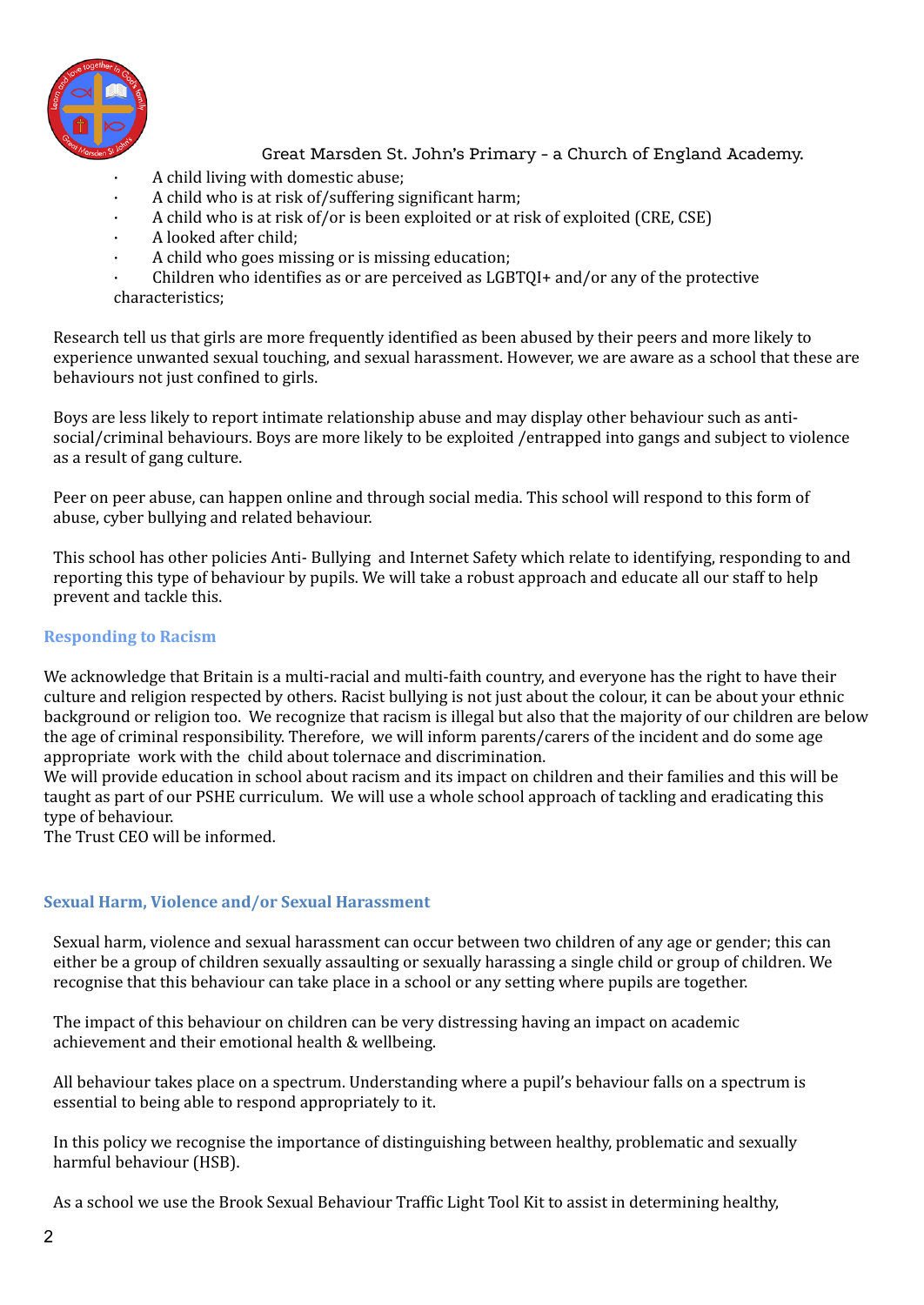

### problematic and harmful sexual behaviours in children.

Using a tool like this will help us:

- Decide next steps and make decisions regarding safeguarding children;
- Assess and respond appropriately to sexual behaviour in pupils

Understand healthy sexual development and distinguish it from problematic/ harmful behaviour;

Assist with communicating with parents/cares about the concerns we have about their child/children;

Assist with communicating with our partners and agencies about the concerns we have regarding a pupil in the school.

### **Action following a report of Sexual Harm, Violence and/or Sexual Harassment**

We will inform all staff that should they see or hear of any sexual behaviour they will stop the behaviour immediately; report the behaviour to the Designated Safeguarding Lead and make a written record of the incident on My Concern. The response will be proportionate to the act and age of the child/ren.

We will contact the parents/carers of those involved and share the information.

We will speak to the pupil to establish their view about what happened and why, what understanding they have, what responsibility they take for their actions, and their willingness/ability to work on their behaviours.

We will speak to the pupil/s who have been targeted to establish the impact on them of the behaviour. How the other pupil/s managed to get in a position to carry out the behaviour, how they are feeling about the other pupil now, and what support they require.

This will only be to ascertain clarification; any further investigation may have to be undertaken by the statutory agencies.

Following an incident, we will consider:

The wishes of the victim in terms of how they want to proceed e.g. ask about

Whether they want to make a police complaint. This is especially important in the context of sexual violence and sexual harassment;

The nature of the alleged incident(s) e.g. the intention, mitigating circumstances AND Including: whether a crime may have been committed and consideration of harmful sexual behaviour;

- The ages of the pupils involved:
- The developmental stages of the pupils involved;
- · Any power imbalance between the pupils concerned. For example, is the alleged abuser significantly older, more mature or more confident? Does the victim have a disability or learning difficulty?
- If the alleged incident is a one-off or a sustained pattern;
- Are there ongoing risks to the victim, other pupils, siblings, adult students or school staff; or other related issues in the wider context?

Whilst the school establishes the facts of the case:

- The alleged abuser will be removed from any classes or areas they share with the victim;
- We will consider any reasonable steps to ensure the safety and protection of the alleged
- abuser, victim and all other pupils we have a duty to safeguard;
	- We will consider how best to keep the victim and alleged abuser/s at a reasonable distance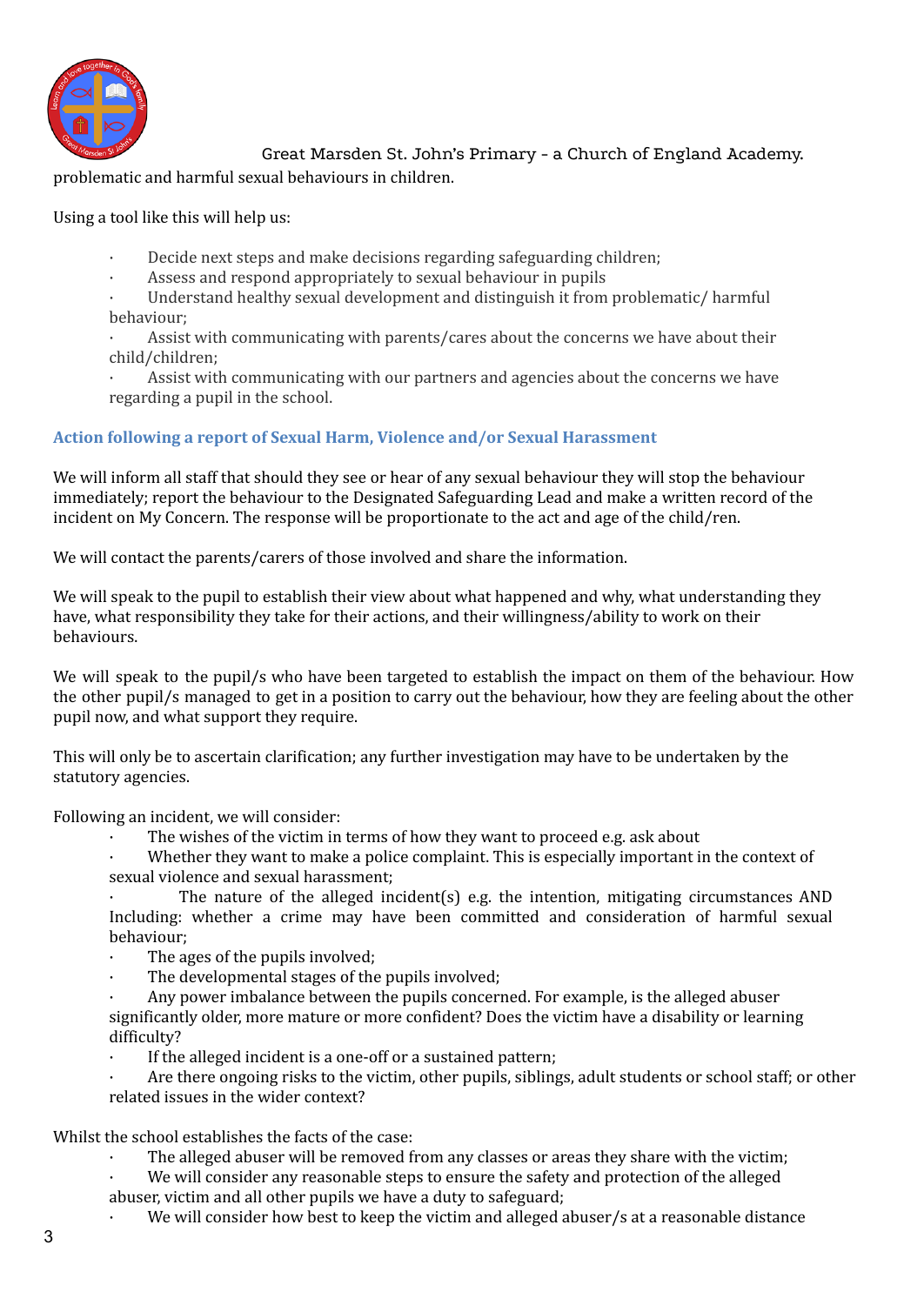

Great Marsden St. John's Primary - a Church of England Academy. apart on school premises, including transport to and from the school;

These actions are in the best interests of the pupils involved and should not be perceived to be a judgment on the guilt of the alleged abuser/s.

## **Responding to an incident/disclosure**

Where abuse or violence, including sexual harm and/or sexual harassment, has taken place outside of school involving one or more of our pupils; we will investigate and take action around the conduct of the pupil/s. We will also consider if we should notify the police if we believe an offence may have been committed.

Where behaviour between peers is abusive or violent, including sexual harm or sexual harassment within the school; we will use our procedures as set out by the schools child protection and safeguarding policy. This will mean a referral to the police and a referral to Childrens' Social Care Services.

All staff understand that all concerns must be reported to the Designated Safeguarding Lead; however, we acknowledge that anyone can make a referral.

We will record all instances of bullying, prejudice, violence and sexual violence and related incidents involving peers. This will include racism and racist bullying. We will inform parents/carers of this.

Our records will show what actions have been taken and any outcomes. We will produce these for an OFSTED inspection if requested and we will also demonstrate how we have tackled any of these incidents to prevent recurrence.

### **Reporting**

Following careful consideration of the age and maturation of the chidlren involved, the incident of alleged or an actual incident of sexual harm, violence and/or sexual harassment will be reported to the police if it is believed an offence may have been committed. In all cases consideration is given to reporting the matter to Children Social Care Services.

There are circumstances in some cases of sexual harassment/touching which dependent upon age and understanding/age of criminal responsibility, (e.g. one-off incidents), which we may decide that the child/ren concerned are not in need of Early Help or statutory intervention.

In these situations, it would be appropriate to handle the incident internally, for example by utilising the behaviour and bullying policies, providing pastoral intervention and support. We may also decide that some child/ren involved do not require Statutory Interventions; however, they may benefit from Early Help.

### **Sanctions**

We will consider the sanctions available to use as school in reference to our Behaviour Policy, Anti Bullying Policy and Safeguarding Policy.

We recognise disciplinary actions rarely resolve issues of peer on peer abuse and this school will consider all courses of action and intervention.

We recognise that emotions and feelings can run high, and we will endeavour to respond to concerns from any pupil, other pupils, parents and the local community.

We will ensure all necessary parties including the parents/carers are informed and kept up to date. We will listen to any concerns and will work to attempt to resolve these.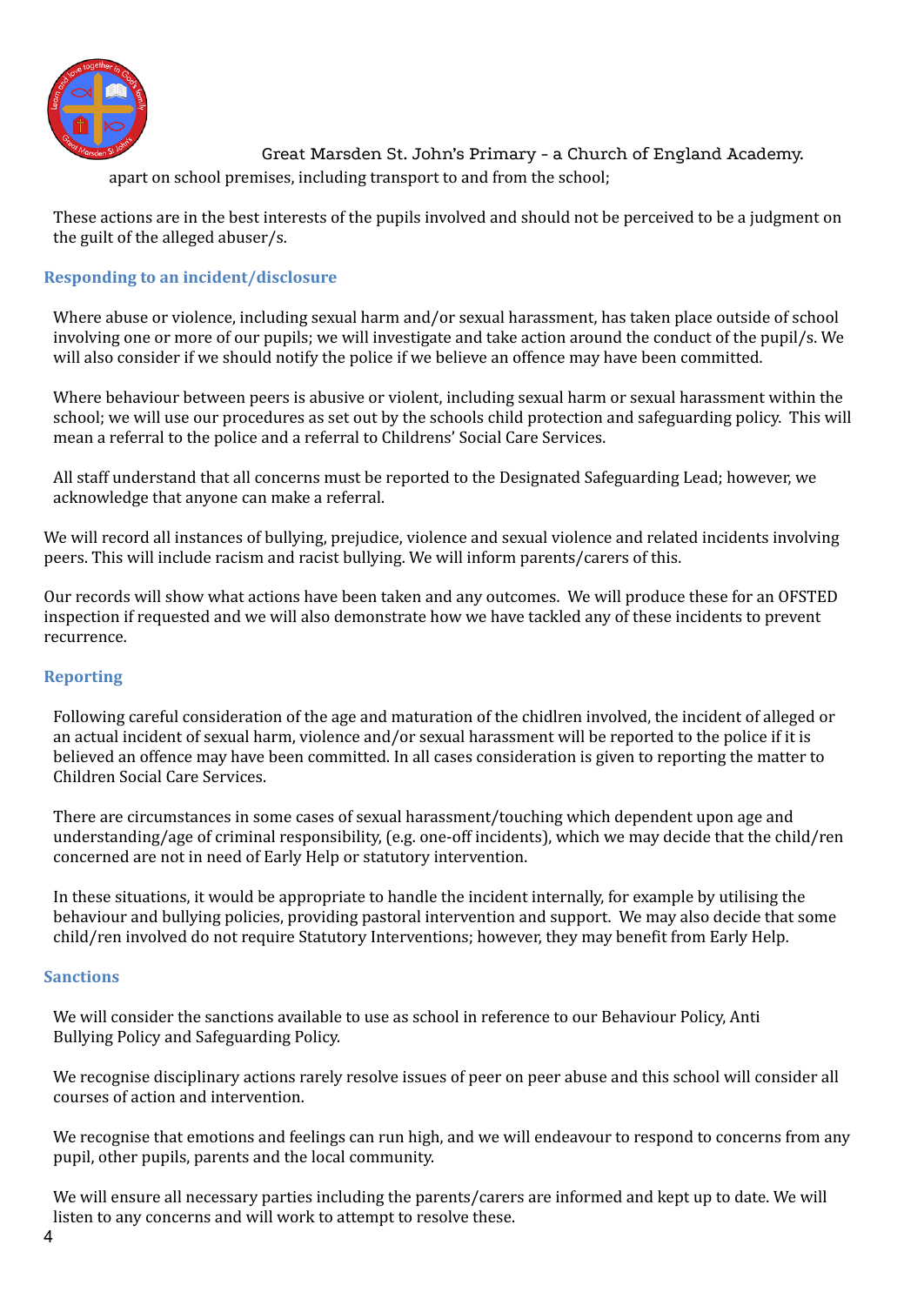

#### **The Role of the Trust.**

The Trust (CEO/COO) will need to be aware of the complexities when an incident or incidents come to light, and when staff in the school are trying to manage these behaviours. This includes the use of sanctions, exclusions, pressures from parents to exclude and dealing with the parents of the alleged abuser or any alleged victim/s.

We know that as a school and Trust will also need to consider that they may be approached by members of staff who are angry or anxious about pupils with sexual behaviours. In addition, we will also consider that there may be occasions where schools also feel pressures from external sources e.g. the local community and the media.

It is important that the Trust is informed and can help with a consistent approach and policy on such matters.

### **Multi-Agency Working**

This school will work with our partners and agencies; Childrens Social Care, the Police, Youth Offending Service, Health and CAHMS, Early Help.

We recognise that we will be invited to share information, being a part of local partnerships and local partnership groups to help identify risk and issues both within the school and in our local community.

### **Prevention and Training**

Great Marsden St. John's is always working hard to create a culture where peer on peer abuse does not happen. We are aiming to create an ethos of good and respectful behaviour, and this should extend to all areas of the school and in a school day and beyond.

Our Christian culture and ethos alongside the formal taught curriculum, especially in PSHE, are key in establishing an atmosphere of tolerance and respect.

We will ensure that all our pupils know who to talk to, how to receive advice and help within the school.

### **Management of the Policy**

We will ensure all relevant bodies are trained in the awareness and response to all forms of bullying, all forms of peer on peer abuse, racism and race hate and including any local issues and concerns in the wider context often using 7 Minute Briefings as well as annual Safeguarding update training.

In addition, we will ensure all relevant people are aware of this policy and the supporting guidance, in order that they are clear regarding their role and responsibilities.

The School Designated Safeguarding Lead/ Deputy DSL will take on a lead responsibility to ensure all staff are trained in the use of the available assessment tool.

We will ensure that parents/carers are made aware of this policy and its availability on the school website.